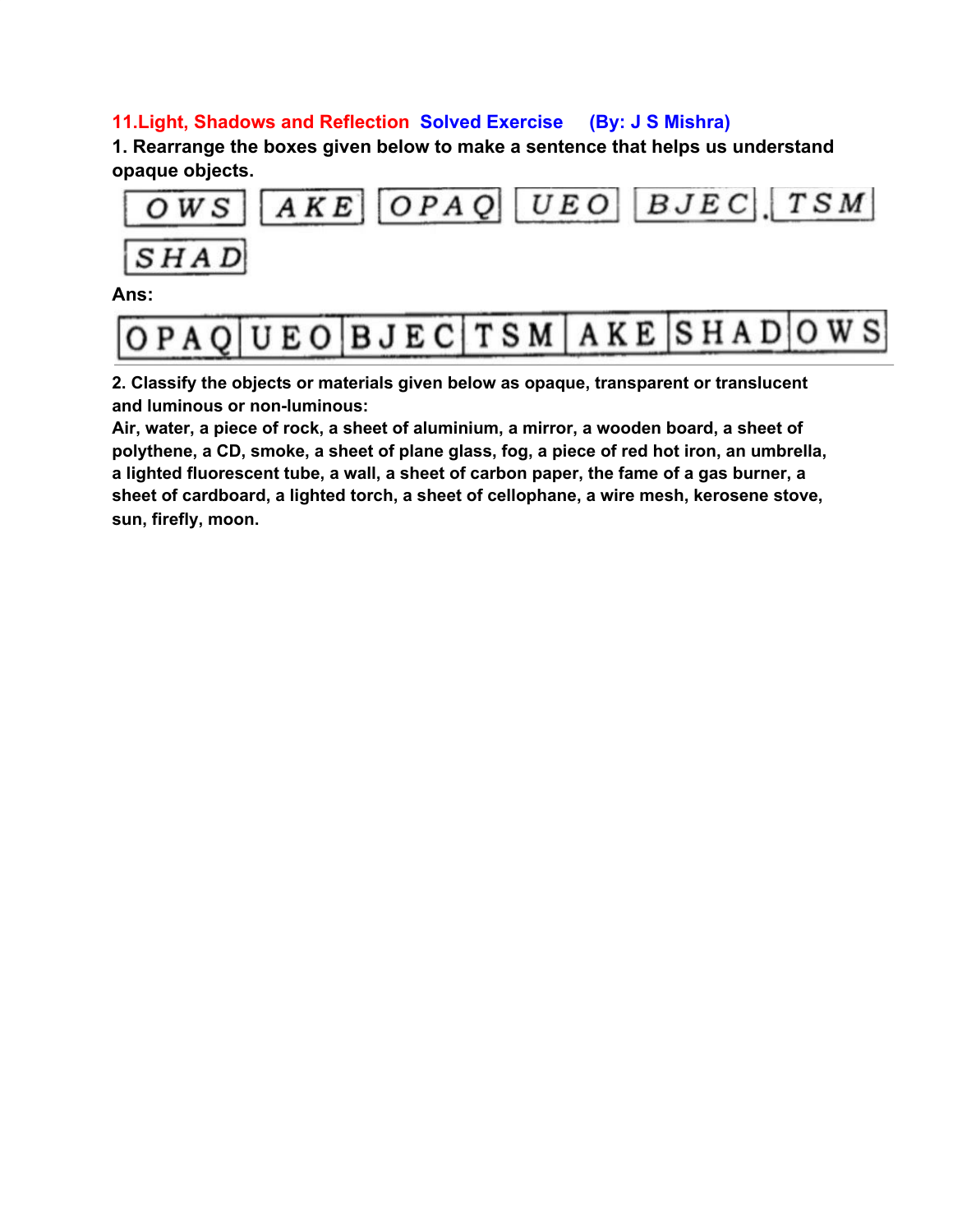**Ans:**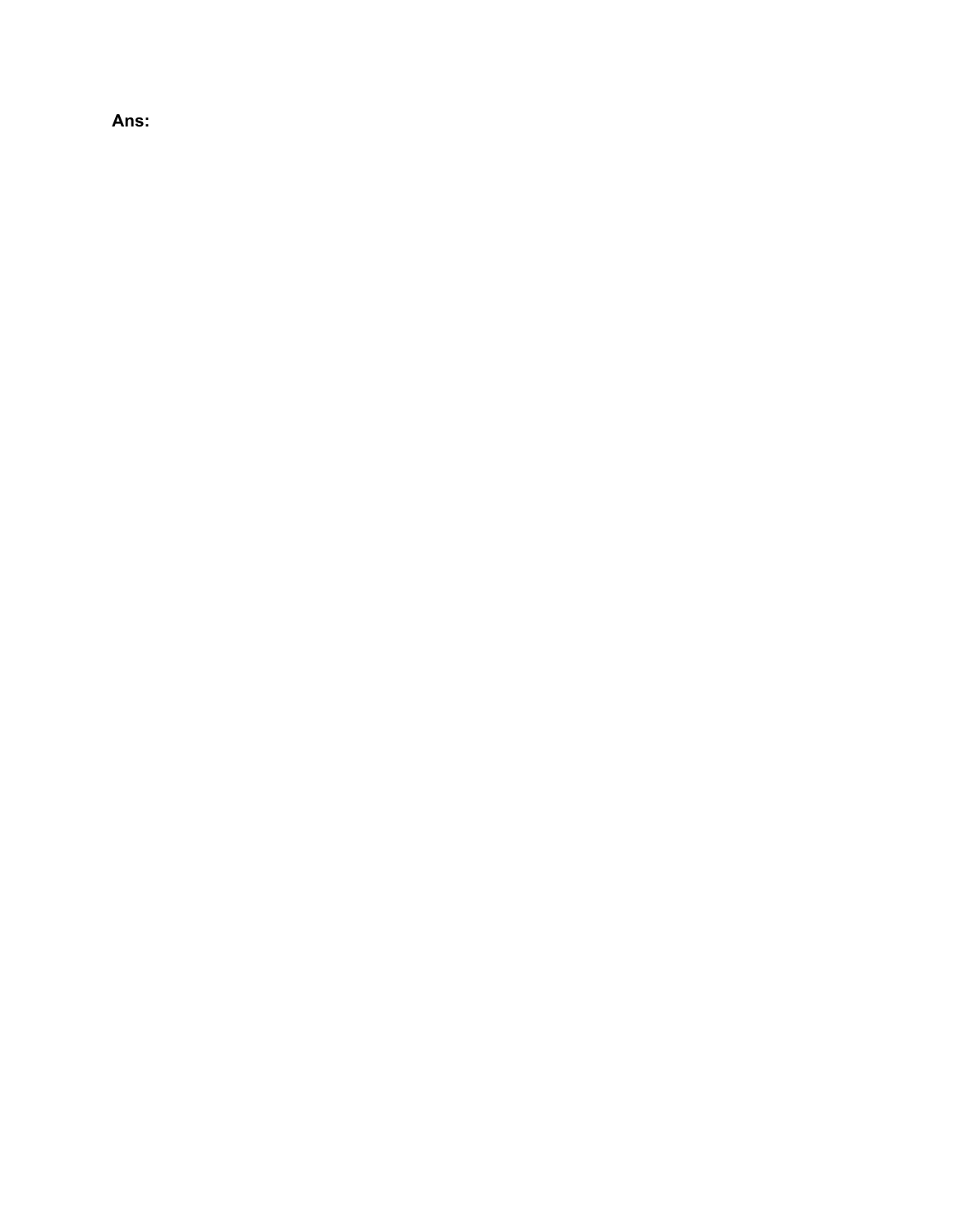| <b>OBJECT</b>           | OPAQUE | TRANSPARENT | TRANSLUCENT | LUMINOUS | NON-LUMINOUS |
|-------------------------|--------|-------------|-------------|----------|--------------|
| Air                     |        |             |             |          |              |
| Water                   |        |             |             |          |              |
| A piece of rock         |        |             |             |          |              |
| A sheet of aluminium    |        |             |             |          |              |
| A mirror                |        |             |             |          |              |
| A wooden board          |        |             |             |          |              |
| A sheet of polythene    |        |             |             |          |              |
| A CD                    |        |             |             |          |              |
| Smoke                   |        |             |             |          |              |
| A sheet of plane glass  |        |             |             |          |              |
| Fog                     |        |             |             |          |              |
| A piece of red hot iron |        |             |             |          |              |
| An umbrella             |        |             |             |          |              |
| A lighted fluorescent   |        |             |             |          |              |
| tube                    |        |             |             |          |              |
| A wall                  |        |             |             |          |              |
| A sheet of carbon       |        |             |             |          |              |
| paper                   |        |             |             |          |              |
| The flame of a          |        |             |             |          |              |
| gas burner              |        |             | attem       |          |              |
| A sheet of card board   |        |             |             |          |              |
| A lighted torch         |        |             |             |          |              |
| A sheet of cellophane   |        |             |             |          |              |
| A wire mesh             |        |             |             |          |              |
| Kerosene stove          |        |             |             |          |              |
| Sun                     |        |             |             |          |              |
| Fire fly                |        |             |             |          |              |
| Moon                    |        |             |             | side is  |              |